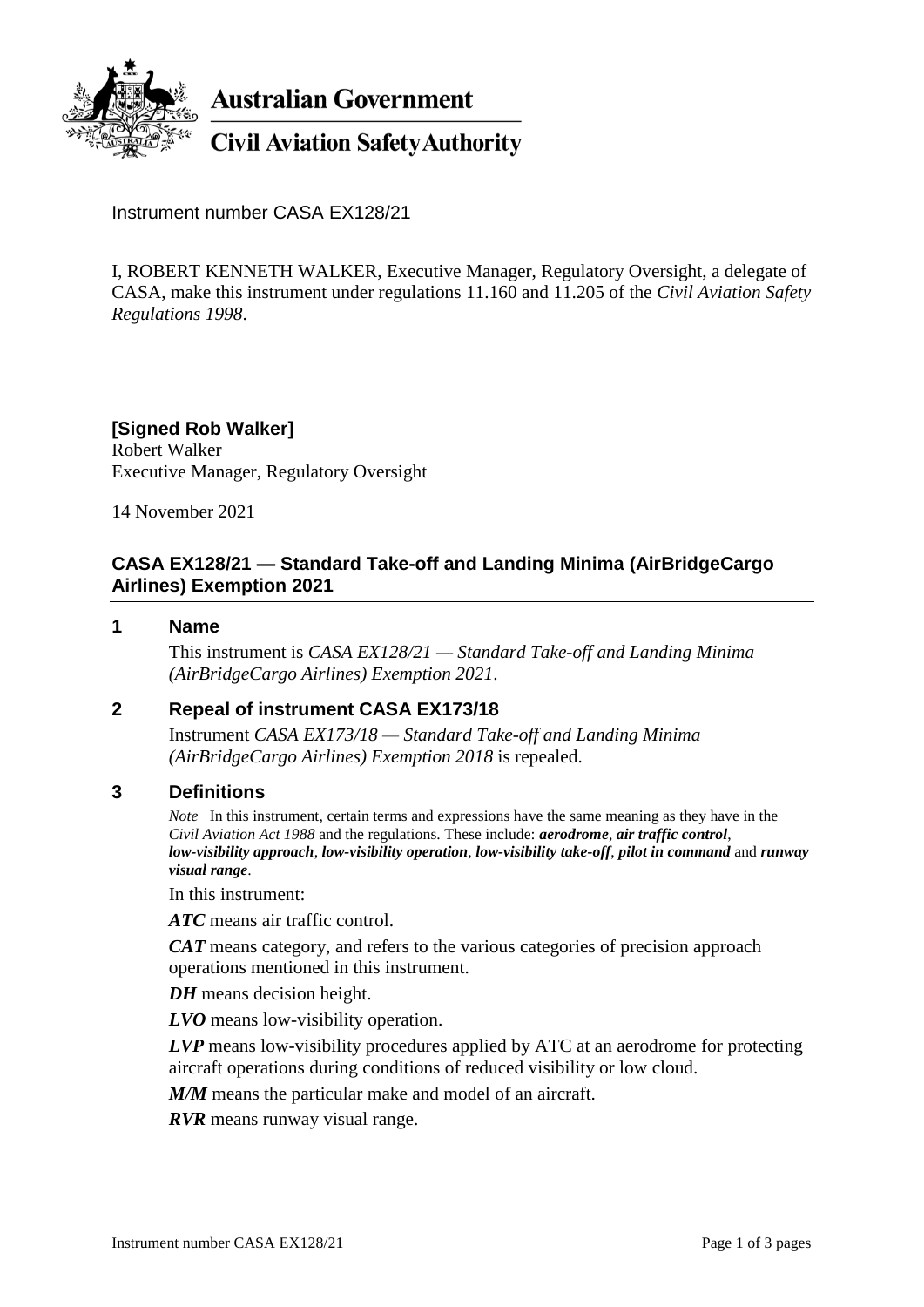# **4 Application**

This instrument applies in relation to AirBridgeCargo Airlines LLC of Russia, ARN 773583 (the *exempted operator*), if:

- (a) the exempted operator conducts a flight to or from an aerodrome in any of the following kinds of aircraft (the *aircraft*): B747-8F, B747-400F, B777F; and
- (b) ATC at the aerodrome has informed the pilot in command of the aircraft that LVP are in force.

## **5 Exemptions**

- (1) The exempted operator is exempt from compliance with subregulations 257 (3) and (4) of CAR.
- (2) The pilot in command of the aircraft is exempt from compliance with subregulations 257 (3) and (4) of CAR in relation to the flight.

#### **6 Conditions**

- (1) It is a condition of the exemption in subsection 5 (1) that the exempted operator ensures compliance with the requirements mentioned in subsection (3).
- (2) It is a condition of the exemption in subsection 5 (2) that the pilot in command of the aircraft ensures compliance with the requirements mentioned in subsection (3).
- (3) The requirements are:
	- (a) the aircraft must comply with the meteorological minima for LVO and associated requirements set out in Schedule 1; and
	- (b) the requirements for LVO mentioned in Schedule 2.

### **7 Repeal of this instrument**

This instrument is repealed at the end of 31 October 2024.

*Note* Approval to conduct a low-visibility operation under this instrument may cease at an earlier date in accordance with subregulation 202.416 (3) of CASR. See the *Civil Aviation Legislation Amendment (Flight Operations—Consequential Amendments and Transitional Provisions) Regulations 2021*.

### **Schedule 1 Operating minima for LVO**

#### **Low-visibility take-off minima**

1 An aircraft of a kind mentioned in column 1 of Table 1 must not conduct a low-visibility take-off from the aerodrome if the reported RVR for the take-off is less than the meteorological minimum mentioned in column 2 of the Table.

#### **Table 1: Low-visibility take-off minima**

| <b>Aircraft M/M</b><br>$\text{(column 1)}$ | <b>Meteorological minimum</b><br>$\alpha$ (column 2) |
|--------------------------------------------|------------------------------------------------------|
| B747-8F, B747-400F                         | $150 \text{ m}$                                      |
| <b>B777F</b>                               | $125 \text{ m}$                                      |

### **Low-visibility approach minima**

- 2 An aircraft of a kind mentioned in column 1 of Table 2, when conducting a low-visibility approach operation mentioned in column 2 of the Table for the purpose of landing the aircraft:
	- (a) has the RVR meteorological minimum mentioned in column 3 of the Table for the low-visibility approach operation; and